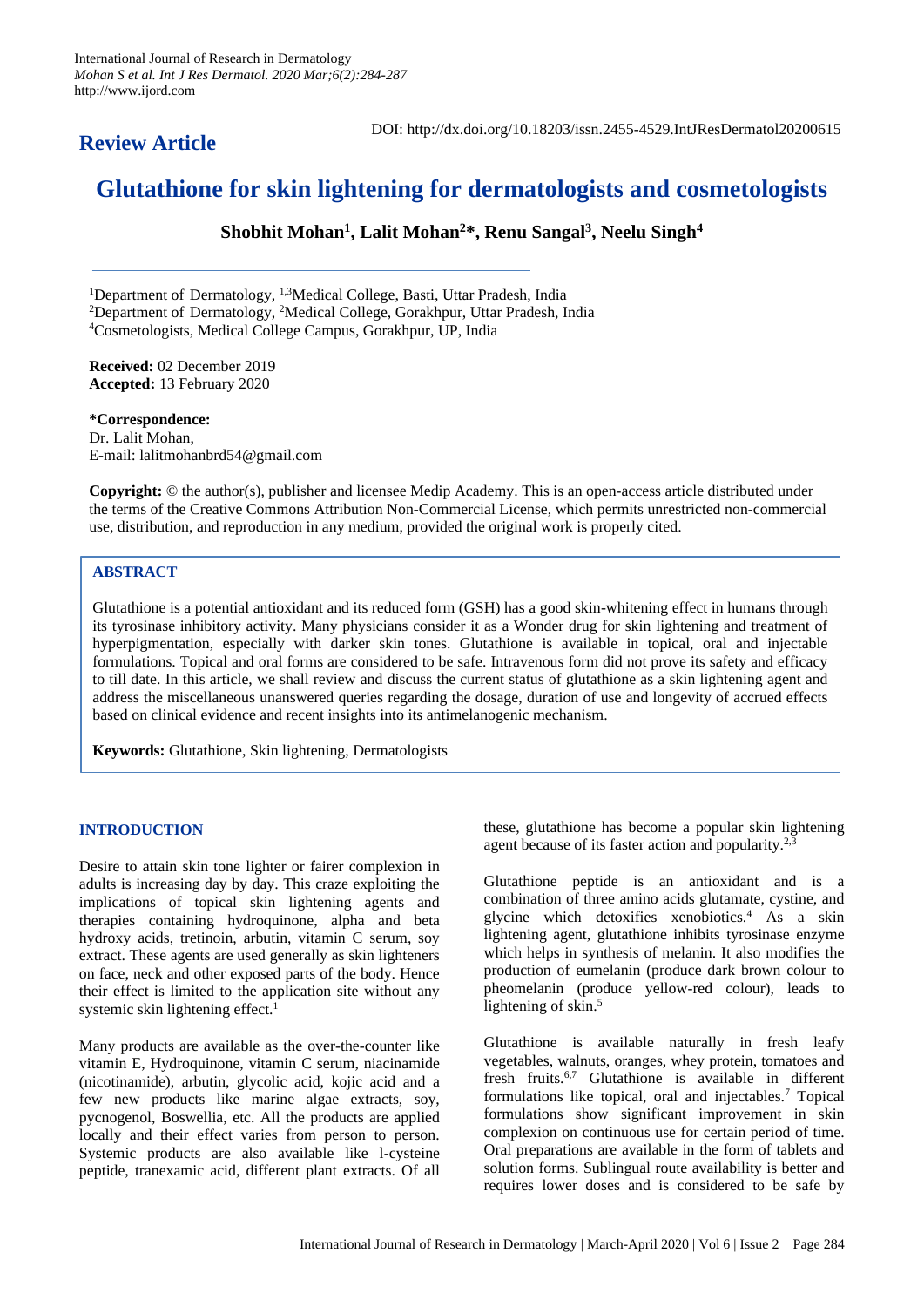FDA.<sup>8</sup> The required dose is 20-40 mg/kg (i.e. 1 g to 2 g in two divided doses) and significant effects are seen within 3 months. Intravenous doses (600-1200 mg once/twice in a week) known to show more adverse effects due to the chances of overdose toxicities or may be due to the additives present in glutathione injection. The common adverse effects related to intravenous preparations are potentially fatal Stevens-Johnson syndrome and toxic epidermal necrolysis, kidney dysfunction, liver dysfunction, thyroid dysfunction, severe abdominal pain and lethal complications such as air embolism or potentially fatal sepsis due to incorrect sterile method of IV administration.7,9

Glutathione is a 'magical skin whitening' molecule in countries like the republic of Philippines. Glutathione has seen a rapid spread in its popularity across the globe in short duration of time. Many manufactures and media campaigns supported its outcome effects in treating the disorders of hyperpigmentation such as melasma, but also as general skin whitening agent.<sup>10</sup>

It is necessary to look into the literature on glutathione for detailed background, information regarding the basic and applied physiology of glutathione. Glutathione exists in a reduced form (GSH) and an oxidized form (GSSG). The reduced form, GSH, seems to be instrumental in the depigmenting properties of this unique molecule. $^{11}$ 

# **UPDATE ON GLUTATHIONE AS A SKIN-LIGHTENING AGENT**

There were only few published studies that evaluated the efficacy of oral, topical and parenteral glutathione as a skin whitening agent. Two trails were conducted on oral GSH conducted in Thai population by Arjinpathana and in Filipino women by Handog et al, involved administering 500 g/day of GSH in two divided doses to the study population, the difference being the use of buccal lozenges instead of oral capsules in latter study to enhance systemic absorption of glutathione.<sup>11,12</sup> The primary efficacy outcome in both the trails was to evaluate the pre- and post-treatment melanin indices. The study done by Arjinpathana et al, group showed a consistent reduction in the melanin indices at all six sites evaluated in the GSH group subjects, with a statistically significant reduction over placebo at two sites.<sup>12</sup>

Study conducted by Handog et al in 30 healthy Filipino women using buccal lozenges instead of capsules of GSH reported significant reduction in melanin index at both sun exposed and sun-protection sites in all the subjects and moderate skin lightening observed by 90% of the subjects on global evaluation.<sup>13</sup>

Another study by Watanabe et al, provided good evidence favoring efficacy of topical GSSG 2% lotion applied twice daily for 10 weeks in producing temporary skin whitening and also the study revealed statistically significant reduction of skin melanin index with glutathione compared to placebo, with no adverse drug effects.<sup>4</sup>

The major limitation of these studies included were small sample size consisting of healthy volunteers, extremely short study period with an even shorter follow-up, and lack of measurement of blood levels of glutathione. $4,12,13$ 

Evidences favoring the use of intravenous glutathione remain elusive. For years, manufacturers, distributors, skin clinics and med spas have been recommending arbitrary dosage schedules, despite complete lack of evidence.14,15 A placebo-controlled trial done by Zubair et al, studied the efficacy and safety of IV GSH for skin tone lightening in 25 patients (1,200 mg given IV twice a week for 6 weeks in the treatment group versus normal saline in control group). The findings of this study did not favor IV glutathione as an effective or lasting treatment for skin tone lightening. The major adverse effect reported in the IV GSH treated group was liver dysfunction, which was neither qualified nor quantified. The investigators also did not estimate baseline or posttreatment renal or thyroid function of the subjects, both of which were reported to be adversely affected by IV glutathione.<sup>16</sup>

#### **SAFETY STATUS OF GLUTATHIONE**

As per Generally Recognized as Safe (GRAS)" consistent with Section 201(s) of the Federal Food, Drug, and Cosmetic Act of the United States Food and Drug Administration (US-FDA), glutathione-based oral dietary supplements are safe.<sup>17</sup> No restrictions are employed on its oral forms in the US, Philippines and Japan. Oral forms are available as the over-the-counter drugs in India and in other Asian countries. The major drawback of oral GSH dosage form is its low bioavailability in humans. This made manufacturers of IV injections of GSH to recommend this route of administration to achieve anticipated therapeutic levels in the blood and skin rapidly to yield instant skin whitening results. The recommended dose of 600-1200 mg, to be injected weekly or twice a week, with no specified net duration of the therapy. But, the literature evaluating the efficacy of IV GSH is still lacking.<sup>5</sup>

# **LIMITATIONS OF IV GSH**

Extreme high cost of injection vials is on of the compelling deterrent to its use. Other limitations include are lack of published source supporting its efficacy as a skin lightening agent, undefined dose and duration of IV injections, lack of approval from US FDA and warning against the use of intravenous glutathione by the FDA of Philippines, and its reported adverse effects.<sup>8</sup>

# **RECENT INSIGHTS FROM RESEARCH**

A reasonable intracellular concentration of GSH and its transportation into the melanosomes are essential for GSH to inhibit tyrosinase and change melanogenesis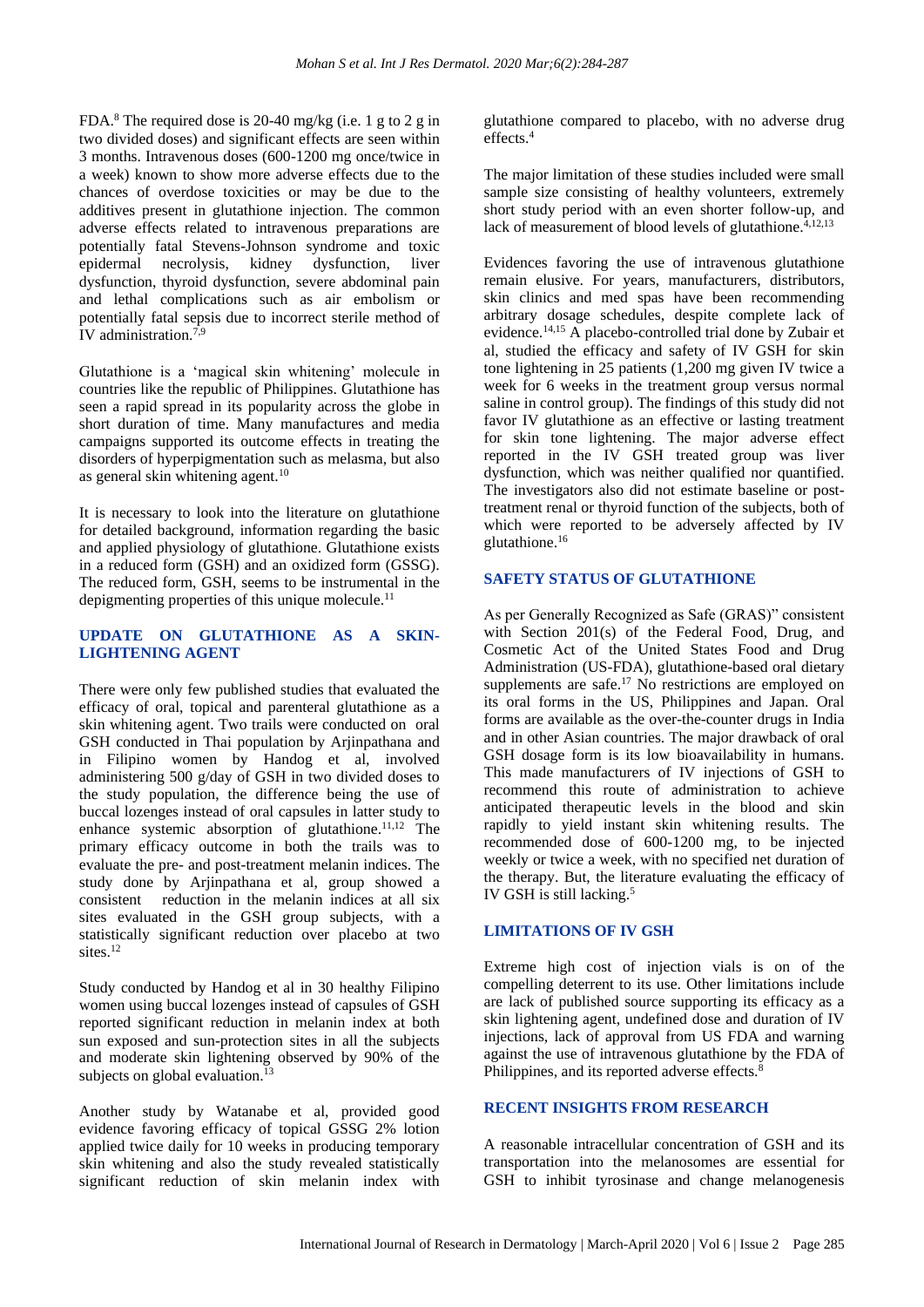from eumelanin to pheomelanin. Earlier reports revealed the facts that trans-melanosomal transportation can be achieved through a membrane channel or diffusion, both of which seem to be lacking for GSH.18,19 Chung et al recently evaluated in vitro antimelanogenic effects and cytotoxicity of GSH in three cell culture lines (GSH monoethyl ester (GSH-MEE), GSH diethyl ester (GSH-DEE), and GSH monoisopropyl ester (GSH-MIPE)).<sup>20</sup> The results of their research confirmed significant inhibitory effect of GSH-MEE and GSH-MIPE, on the intracellular tyrosinase activity and melanin production. GSH-DEE and GSH-MIPE established additional cytotoxic activity, interpreting them unsuitable for clinical use. The findings of in vitro efficacy and nonexistence of cytotoxicity of GSH-MEE, the researchers recommended the development of GSH-MEE, instead of GSH, as an efficacious and safe molecule for the treatment of hyperpigmentation. However further clinical and invitro evaluation is required to draw conclusive results.

#### **CONCLUSION**

Currently, there is only a little considerable evidence in favor of glutathione as a therapy for hyperpigmentation, and there are many unsolved controversies surround its use. The trails available to date have evaluated the role of glutathione in skin lightening administered through different modes. Although the safety of topical and oral GSH proved to be good, their efficacy especially longterm remains questionable. There is no perfect evidence to support or dampen the use if IV GSH as a therapeutic agent for skin tone improvement.

*Funding: No funding sources Conflict of interest: None declared Ethical approval: Not required*

## **REFERENCES**

- 1. Sarkar R, Chugh S, Garg VK. Newer and upcoming therapies for melasma. Indian J Dermatol Venereol Leprol. 2012;78:417-28.
- 2. Sahu S. Role of Glutathione a Skin Lightening Agent in Dermatology. Available at: https://www.icliniq.com/articles/skin-andbeauty/role-of-glutathione-a-skin-lightening-agentin-dermatology#natural-sources-of-glutathione. Accessed on 22 July 2019.
- 3. Dickinson DA, Forman HJ. Glutathione in defense and signaling: Lessons from a small thiol. Ann N Y Acad Sci. 2002;973:488-504.
- 4. Watanabe F, Hashizume E, Chan GP, Kamimura A. Skin-whitening and skin-condition-improving effects of topical oxidized glutathione: a doubleblind and placebo-controlled clinical trial in healthy women. Clin Cosmet Investig Dermatol. 2014;7:267-74.
- 5. Villarama CD, Maibach HI. Glutathione as a depigmenting agent: an overview. Int J Cosmet Sci. 2005;27:147-53.
- 6. Grey V, Mohammed SR, Smountas AA, Bahlool R, Lands LC. Improved glutathione status in young adult patients with cystic fibrosis supplemented with whey protein. J Cyst Fibros 2003;2:195-8.
- 7. Sidharth Sonthalia1, Deepashree Daulatabad2, Rashmi Sarkar. Glutathione as a skin whitening agent: Facts, myths, evidence and controversies. IJDVL. 2016;82:262-72.
- 8. Sonthalia S, Jha AK, Lallas A, Jain G, Jakhar D. Glutathione for skin lightening: a regnant myth or evidence-based verity? Dermatol Pract Concept. 2018;8(1):15-21.
- 9. Lazo SH. Safety on the off-label use of glutathione solution for injection (IV) Food and Drug Administration, Department of Health; Republic of the Philippines: 2011. Available at: http://www.doh.gov.ph/sites/default/files/Advisories \_cosmetic\_DOHFDA%20Advisory%20No.%20201 1-004.pdf. Accessed on 26 February 2017.
- 10. Sonthalia S, Sarkar R. Glutathione for skin lightening: an update. Pigment Int. 2017;4:3-6.
- 11. Exner R, Wessner B, Manhart N, Roth E. Therapeutic potential of glutathione. Wien Klin Wochenschr. 2000;112:610-6.
- 12. Arjinpathana N, Asawanonda P. Glutathione as an oral whitening agent: a randomized, double-blind, placebo-controlled study. J Dermatolog Treat. 2012;23:97-102.
- 13. Handog EB, Datuin MS, Singzon IA. An openlabel, single-arm trial of the safety and efficacy of a novel preparation of glutathione as a skin-lightening agent in Filipino women. Int J Dermatol. 2016;55:153-7.
- 14. OSkin Med Spa website. Available at: http://www.oskinmedspa.com/portfolio/ivglutathione-injections/. Accessed on 8 September 2017.
- 15. Magic Beauty website. Available at: http://www.magicbeauty.in/Product/GSH-Ultima-1500mg. Accessed on 8 September 2017.
- 16. Zubair S, Hafeez S, Mujtaba G. Efficacy of intravenous glutathione vs. placebo for skin tone lightening. J Pak Ass Dermatol. 2016;26:177-81.
- 17. Taylor SC, Arsonnaud S, Czernielewski J Hyperpigmentation Scale Study Group. The Taylor Hyperpigmentation Scale: a new visual assessment tool for the evaluation of skin color and pigmentation. Cutis. 2005;76:270-4.
- 18. Potterf SB, Virador V, Wakamatsu K, Furumura M, Santis C, Ito S, et al. Cysteine transport in melanosomes from murine melanocytes. Pigment Cell Res. 1999;12:4-12.
- 19. Wellner VP, Anderson ME, Puri RN, Jensen GL, Meister A. Radioprotection by glutathione ester: Transport of glutathione ester into human lymphoid cells and fibroblasts. Proc Natl Acad Sci USA. 1984;81:4732-5.